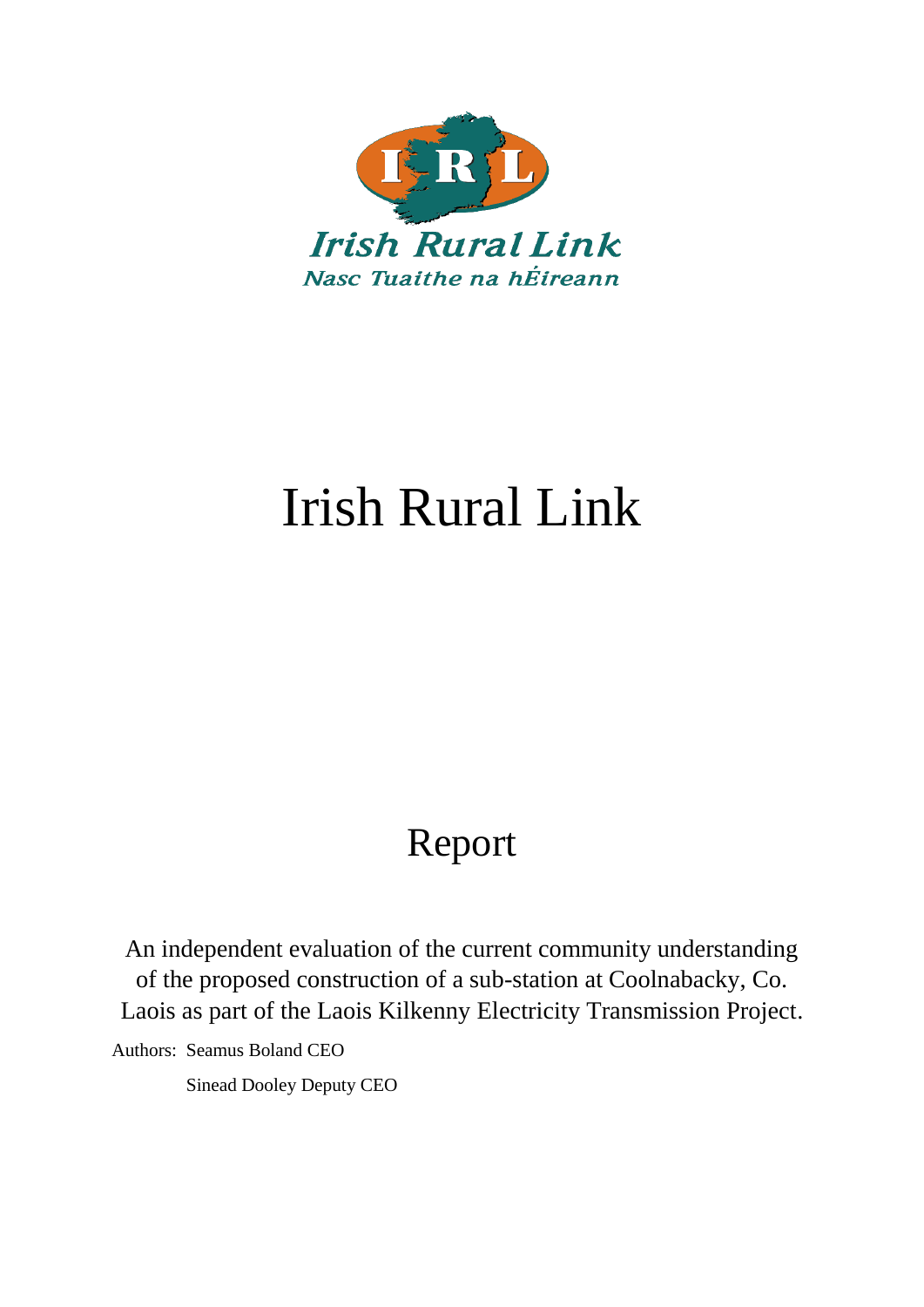# **Contents**

| 2.0 |  |
|-----|--|
|     |  |
|     |  |
|     |  |
| 2.4 |  |
| 3.0 |  |
| 4.0 |  |
| 5.0 |  |
| 5.0 |  |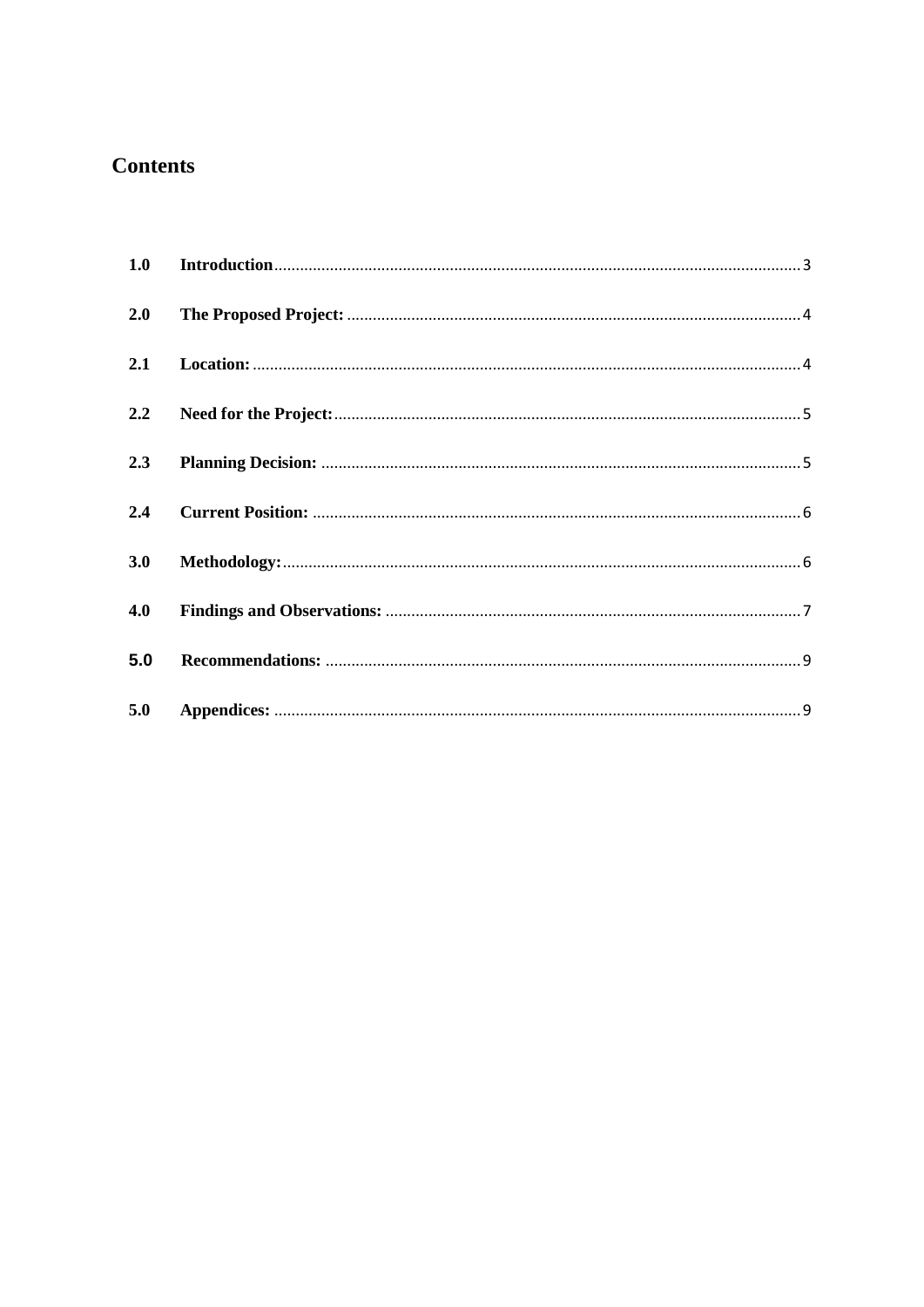### <span id="page-2-0"></span>**1.0 Introduction**

Irish Rural Link (IRL) were contracted by Electricity Supply Board (ESB) Networks in October 2019 to carry out an independent evaluation of the current community understanding of the proposed construction of a sub-station at Coolnabacky, Co. Laois as part of the Laois Kilkenny Electricity Transmission Project.

IRL is a non-profit organisation which directly represents over 600 community groups with a combined membership of 25,000. Recognised as experienced independent experts in community engagement and facilitation, it's national network comprises of organisations and individuals campaigning for sustainable rural development in Ireland and across Europe.

The main objectives of this evaluation are to;

- Analyse the views of community
- Chart the process of participation to date
- Assess the level of support or otherwise from the community for the project
- Examine areas, or potential areas, of common agreement between communities and provider
- Analyse and assess possible solutions
- Determine the willingness of the Ratheniska/Timahoe/Spink (RTS) Action Group to engage in further dialogue.

**In presenting IRL's findings and recommendations it is necessary to state that it was unnecessary for the purposes of this independent evaluation to carry out an in-depth analysis of the history of this case as it has been well documented and all relevant observations, reports, objections, supporting statements pertaining to the planning and subsequent actions and engagements are on public record.**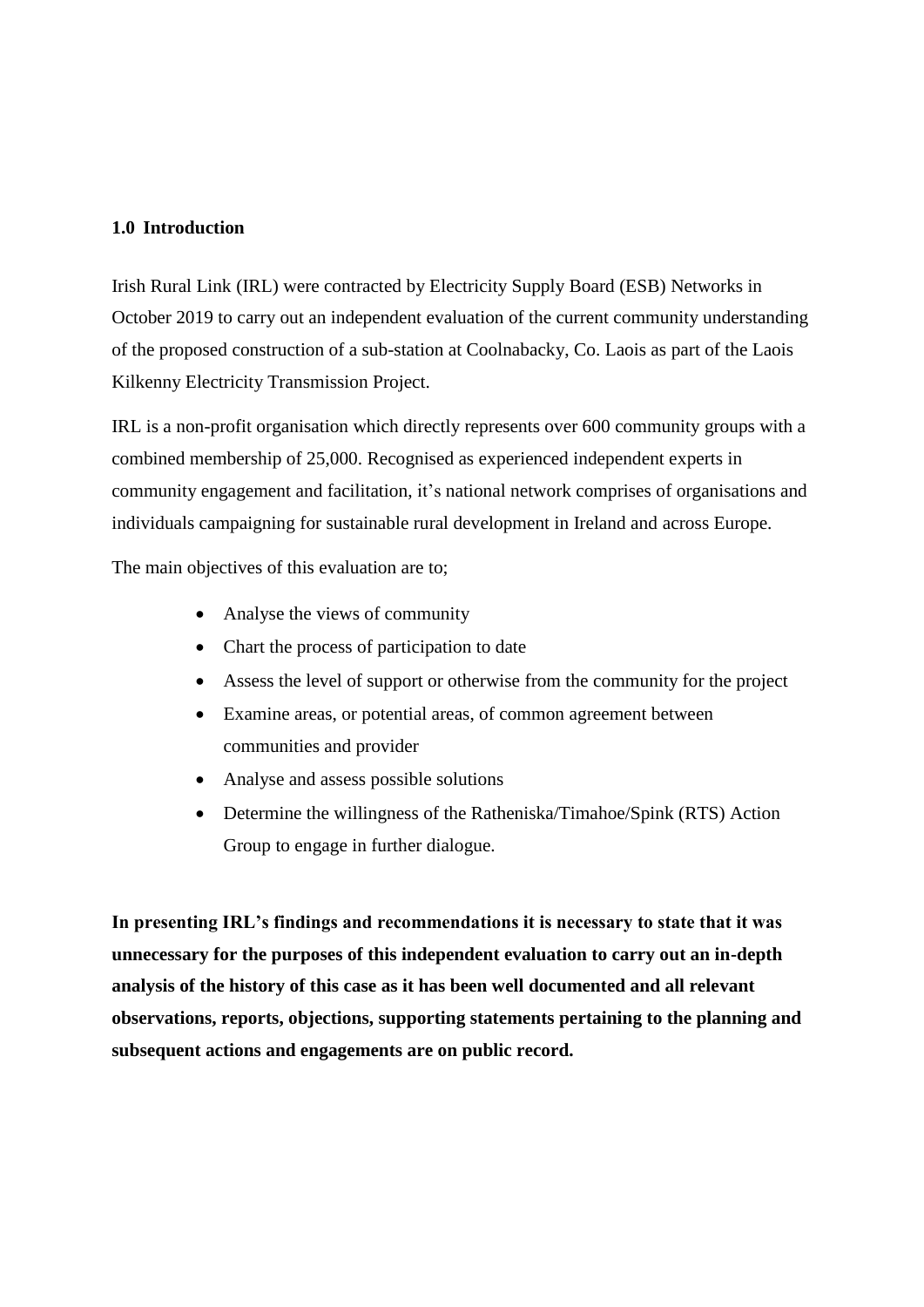#### <span id="page-3-0"></span>**2.0 The Proposed Project:**

Since 2006 EirGrid has operated and developed the national high voltage electricity grid in Ireland. EirGrid is a state-owned company and is independent from ESB. EirGrid are proposing to reinforce the network in the general Laois-Kilkenny region.

This project was a direct application to An Bord Pleanála for approval under Section 182A of the Planning and Development Act, 2000, as amended by the Planning and Development (Strategic Infrastructure) Act, 2006, the Environment (Miscellaneous Provisions) Act 2011 and the European Communities (Public Participation) Regulations, 2010. The proposed development consists of the construction of a new 400kV/110kV GIS (Gas Insulated Switchgear) substation in the townland of Coolnabacky, County Laois, approximately 5 kilometres southwest of Stradbally; the breaking of the existing Moneypoint – Dunstown 400kV line and its diversion by 1.4 kilometres in a south-easterly direction into and out of the new proposed substation at Coolnabacky; the making of a new connection this proposed substation from the existing Athy Portlaoise 110kV line; the construction of a new 110kV/38kV/MV (medium voltage) substation beside the position of the existing 38kV substation in Ballyragget, County Kilkenny, which would then be dismantled; a new 110kV overhead line over a distance of 26 kilometres between Ballyragget and Coolnabacky; an uprate of the existing Ballyragget -Kilkenny overhead line over a distance of 22 kilometres with increased pylon heights and two additional earth lines; a new bay in the existing Kilkenny 110kV station; modifications to the existing Athy -Portlaoise 110kV line.

#### <span id="page-3-1"></span>**2.1 Location:**

The site extends from the townlands of Money Lower and Loughteeog in County Laois, approximately 7.5 kilometres southeast of the centre of Portlaoise, generally in a southerly direction, but with many changes in alignment, to the townland of Scart in County Kilkenny, approximately 5.5 kilometres east-southeast of the centre of Kilkenny city. In addition, the site includes a field of 6.7 hectares in the townland of Coolnabacky in County Laois to accommodate a new 400kV/110kV substation and a field of about 1.5 hectares in the townland of Moatpark in County Kilkenny, about 1 kilometre north of the village of Ballyragget and 17 kilometres north of the centre of Kilkenny city.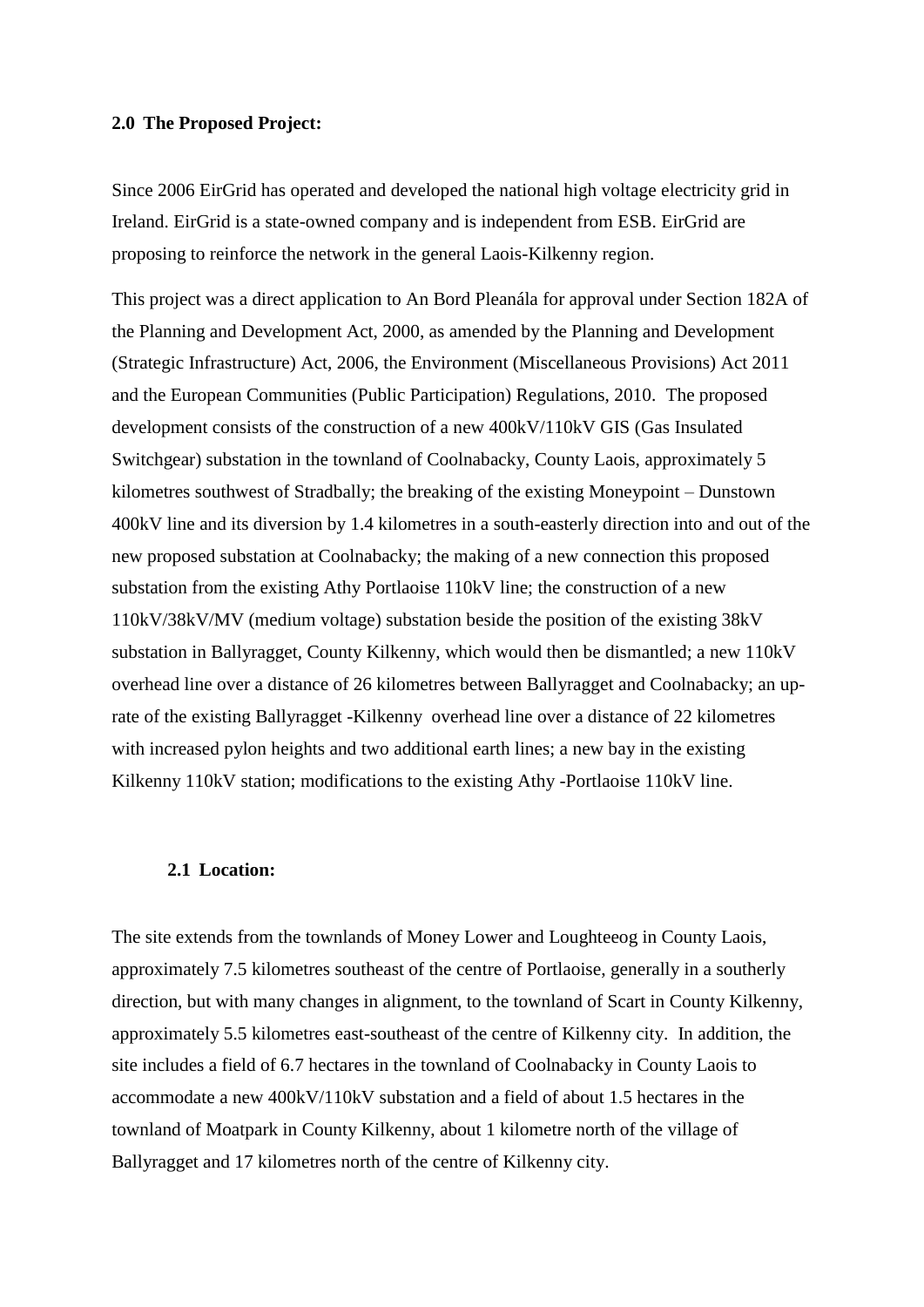The townland of Coolnabacky is mainly flat/level land comprising of large fields and one off housing as you would expect in any rural agricultural area.

# <span id="page-4-0"></span>**2.2 Need for the Project:**

EirGrid have identified problems that affect quality and security of electricity supply in Kilkenny, Carlow, Kildare and Laois. Existing increases in demand for electricity have caused these problems. They are of the opinion that projected growth in demand will further worsen the situation.

To resolve these issues, EirGrid proposed the Laois-Kilkenny reinforcement scheme as a solution. They state that the Laois-Kilkenny reinforcement scheme will address the concerns on the network in the local area. In particular, it ensures that the system can comply with the grid's technical standards.

# <span id="page-4-1"></span>**2.3 Planning Decision:**

A planning application was lodged in January 2013 to An Bord Pleanála under the Planning and Development (Strategic Infrastructure) Act 2006. Planning consent was granted in April 2014 following oral hearings.

There was a High Court judicial review in November 2014 which was dismissed in January 2015.

A detailed an Bord Pleanála Inspector's Report is available on public record reference number RVA0015.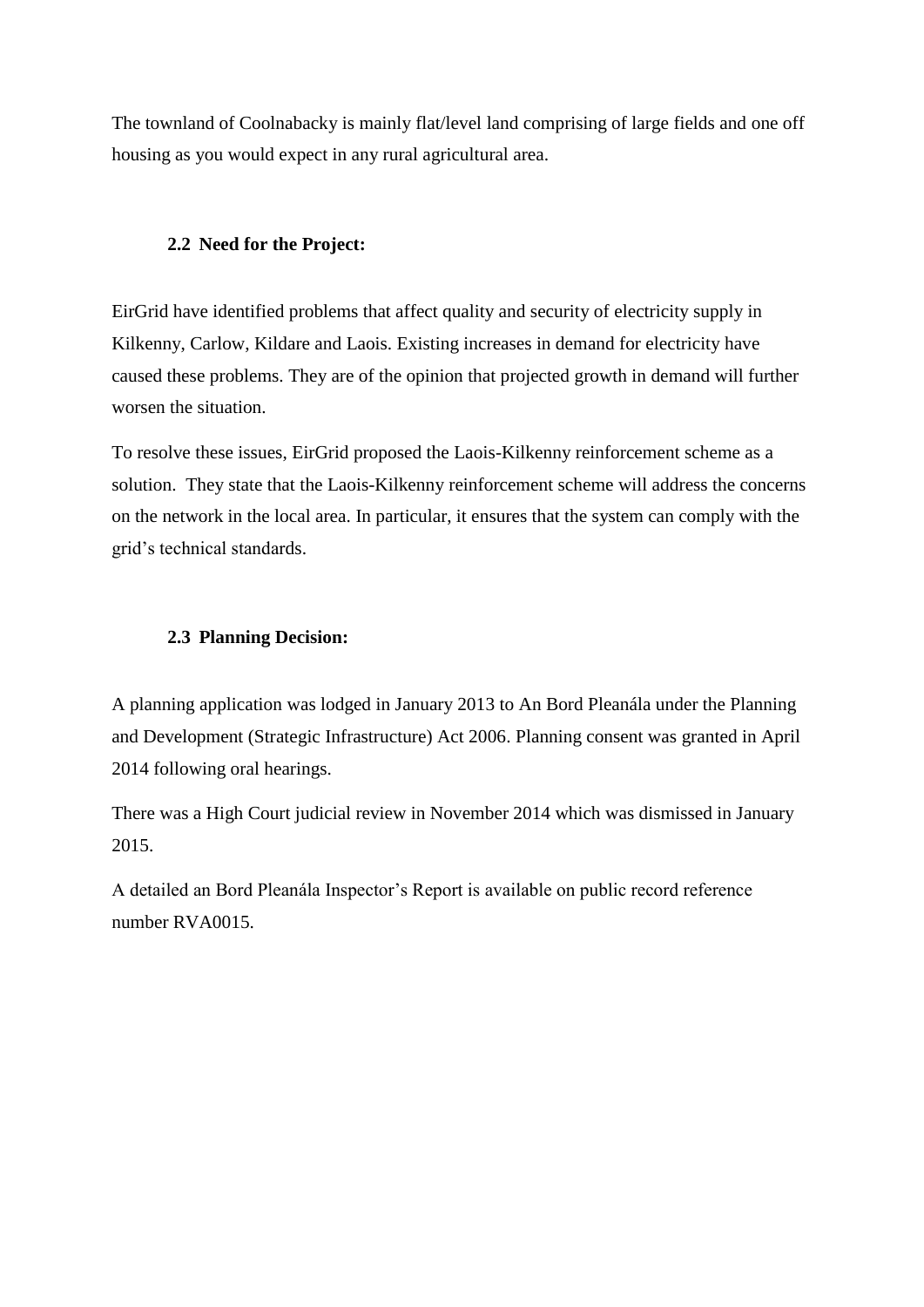#### <span id="page-5-0"></span>**2.4 Current Position:**

There is considerable local opposition to the construction of the substation at Coolnabacky with a group known, Ratheniska/Timahoe/Spink (RTS) Action Group holding a protest at the entrance to the site every morning. IRL as part of this evaluation engaged with all relevant stakeholders to establish the level of opposition in the broader community to this project and to determine if there is a pathway for negotiations and dialogue to bring about a resolution to this current impasse.

### <span id="page-5-1"></span>**3.0 Methodology:**

The objective of this evaluation informed the most appropriate methodology to analyse findings with the use of qualitative analysis as opposed to quantitative analysis.

A mixture of questionnaires and one to one interviews were chosen for the purpose of this evaluation to ascertain the required information. Questionnaires were distributed to local organisations, politicians, and the Public Participation Network for Co. Laois (PPN) to establish the level of awareness and support/opposition for the project and to seek the public's views and recommendations. The questionnaire was used solely for IRL's information to gauge the level of interest and awareness of the issues in the broader community and not to quantify the level of support or opposition to the project.

Unstructured interviews were held with individual National and Local Public Representatives, civic leaders, EirGrid, ESB, landowners in the immediate vicinity of the substation and the RTS Action Group. All those interviewed were assured that their comments and suggestions will remain anonymous, with IRL providing a broad overview of findings in general.

A meeting with the RTS committee was held to determine their willingness to engage in further dialogue with EirGrid/ESB.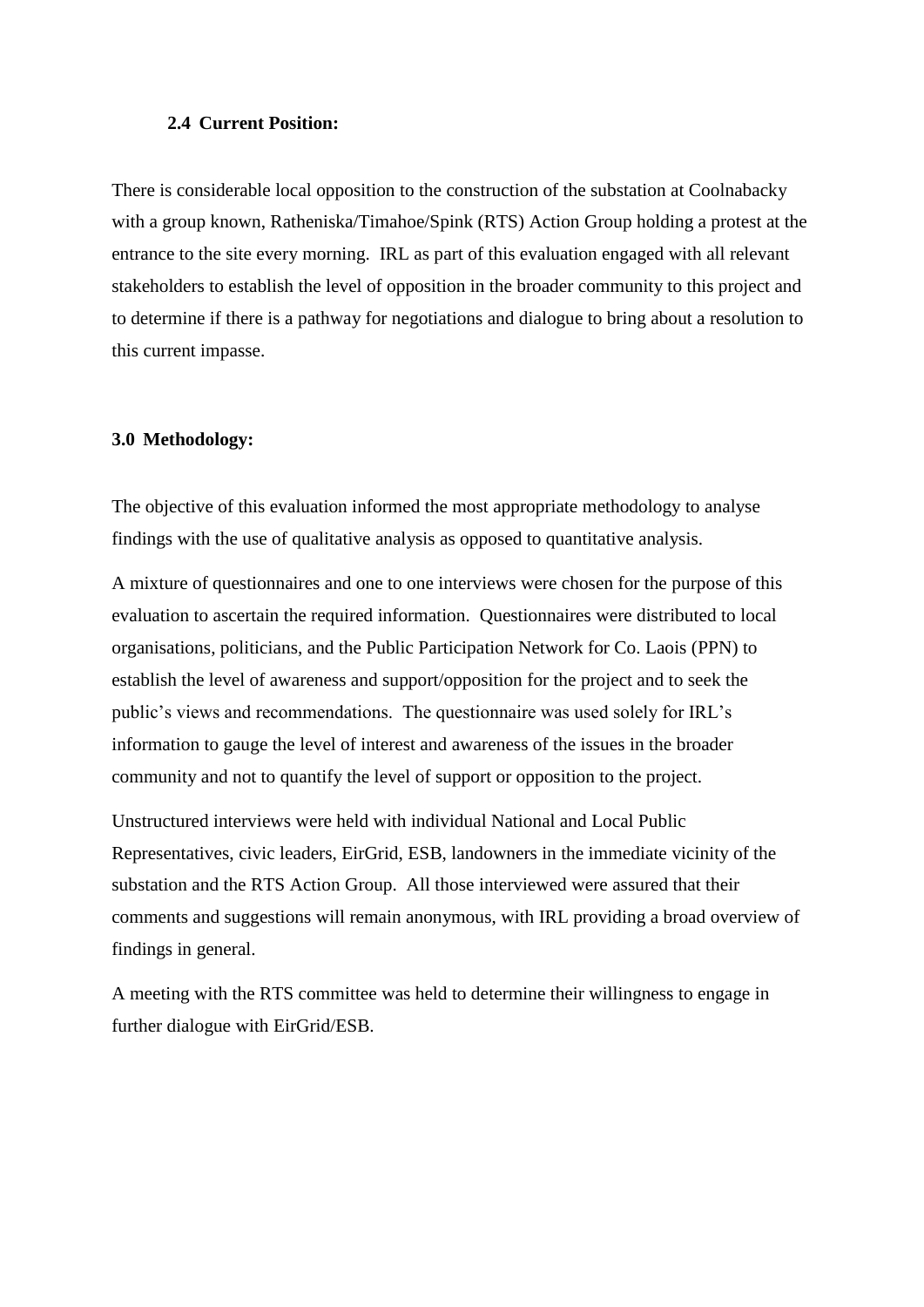#### <span id="page-6-0"></span>**4.0 Findings and Observations:**

IRL acknowledge the welcome which was received across the community with full participation by all those invited to engage in dialogue. We observed differing levels of understanding and support for the project with residents from the Ratheniska area well informed, researched and strong in their opposition of the project while residents from the Timahoe and Spink areas were less concerned or opposed to the project.

There is genuine regret throughout the area that there is a divide in the community as a result of this project with great empathy for all those directly involved on both sides of the divide.

There is general acknowledgement that this project is regarded to be of national importance and as such is classified as Strategic Infrastructure but some members of the community are not convinced of its need or location and have raised the following issues:

- 1) **Aquifer:** Notwithstanding the findings of the An Bord Pleanála inspector where he concluded that "the substation at Coolnabacky can be constructed without undue risk to local groundwater sources and that the development could be carried out and operated satisfactorily from an ecological standpoint", there is still significant concern in the community that the proposed substation is a potential risk to the aquifer which supplies water to thousands of homes.
- 2) **Purpose of Project:** There is a strongly held belief that the community were misinformed at the outset as to the purpose of this project, which has resulted in a breakdown in trust. Opponents of the project contend that this project is required to supply electricity on a greater scale than the counties stated in the planning application and in addition to this there is anxiety in the community that this project will provide the necessary infrastructure to facilitate large scale wind development in the area. There was also a belief that alternative sites should have been considered.
- 3) **Visual Impact:** Concern was expressed that there will be a spider web of overhead lines and pylons in the area which would negatively impact on the local environment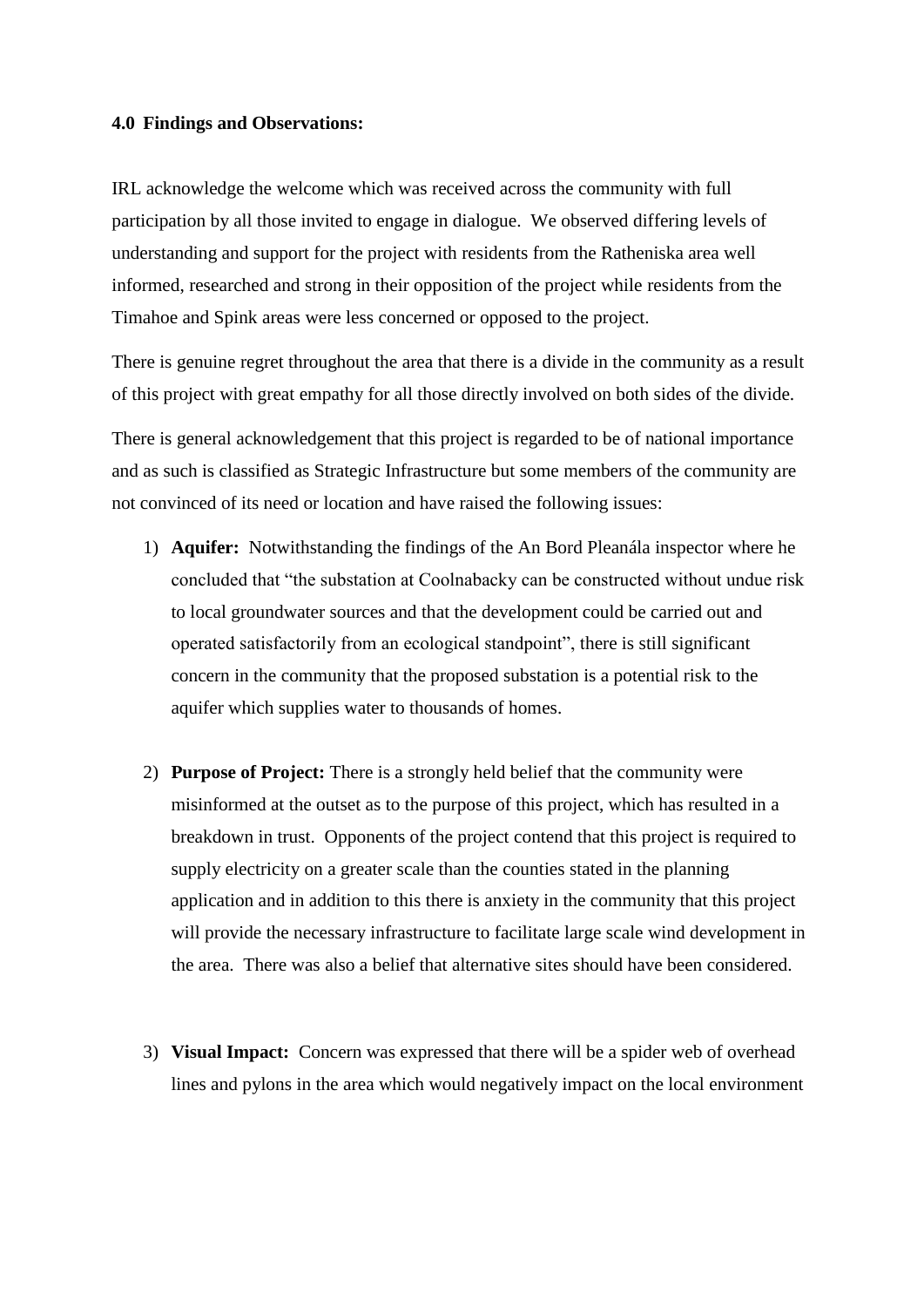- 4) **Hexaflouride Gas (SF6) and Oil Filled Cables:** There are concerns around the use of oil filled cables and SF6 gas. These concerns have been exacerbated in recent months in light of the findings of RTE Primetime Investigates report.
- 5) **Planning Process:** There are strongly held views that the Planning and Development (Strategic Infrastructure) Act 2006 is unfairly biased in favour of the Planning Applicant and puts communities at a distinct disadvantage from the outset. In future IRL would like to see resources made available to the community to allow them put forward their case.
- 6) **Community Engagement:** There is huge discontent in the community with the level of transparency throughout the process. There is evidence on the ENTSO-E Transmission System Map Ref: 465, that the Coolnabacky site was chosen for development of this substation in July 2009 prior to any discussions or engagement in the community. Community Participation is the preferred option where "real" dialogue and negotiations would be entered into prior to site selection or planning proposals. It is acknowledged that the ESB had distributed explanatory leaflets last year in the greater Ratheniska, Timahoe, Spink and Portlaoise area addressing some of the concerns which had been raised by the general public. There is disagreement amongst the community as to the value of this communication and many felt that the information was inconsistent and does not bring clarity to the issues raised.
- 7) **Community Fund:** There were a number of questions around the community fund as to when it will be made available to the community and as to how it will be distributed.
- 8) **Trust:** There is a significant lack of trust in the broader community with EirGrid and the ESB. This appears to have arisen as a result of a breach of planning regulations by the ESB. It really is difficult to see how this trust can be rebuilt.
- 9) **Future Dialogue:** EirGrid and ESB would like a pathway to dialogue and negotiations, but it was articulated very clearly to IRL by the RTS Action Group, who are currently blocking access to the site at Coolnabacky, that they are not